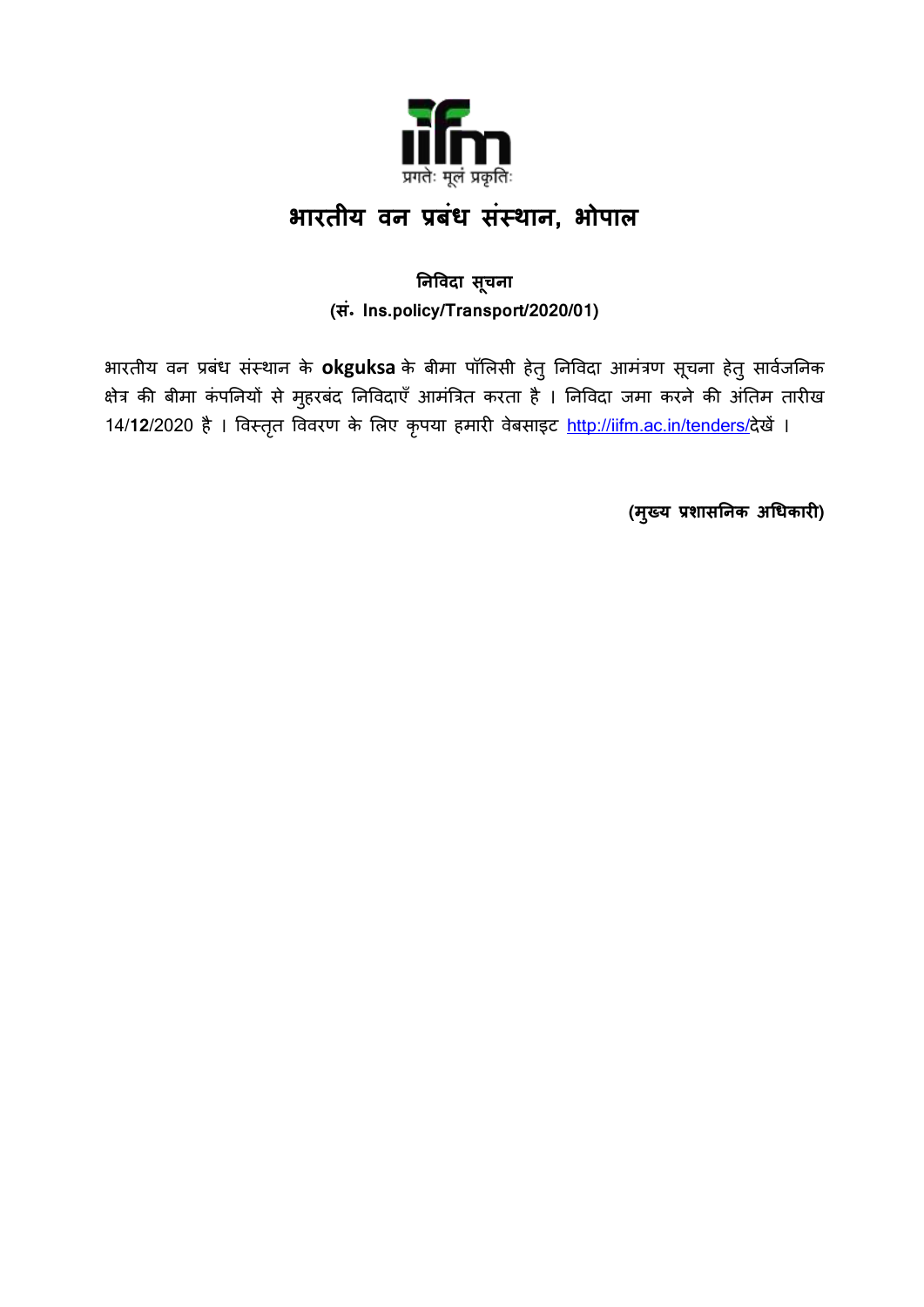

# **भारतीय वन प्रबंध संस्थान, भोपाल INDIAN INSTITUTE OF FOREST MANAGEMENT**

Post Box 01, Nehru Nagar, Bhopal, Madhya Pradesh – 462003, India

#### **Tender No Ins.policy/Transport/2020/01**

#### **NOTICE INVITING TENDER FOR VEHICLE INSURANCE POLICY FOR IIFM OFFICE VEHICLES**

Indian Institute of Forest Management, Bhopal was established as an autonomous institution under the Ministry of Agriculture in 1982 and was later brought under the Ministry of Environment and Forest, Government of India in 1985. Since then, the Institute has developed itself as an educational, training, research and consultancy organisation at national and international level.

The Institute invites sealed quotations under two-bid system from the interested **Public Sector Undertakings (PSU) Insurance companies** for providing vehicle insurance for IIFM office vehicles during the year 2021.

#### **Important Dates & Time**

| SI. No. | <b>Particulars</b>                       | Date                                           | Time     |  |  |  |
|---------|------------------------------------------|------------------------------------------------|----------|--|--|--|
|         | Last date & time for submission of       | 14-12-2020                                     | 05:00 PM |  |  |  |
|         | tender                                   |                                                |          |  |  |  |
| 2.      | Date & time of opening of Technical Bids | 15-12-2020                                     | 11:00 AM |  |  |  |
|         | Date & time of opening of Financial Bids | Will be intimated to the technically qualified |          |  |  |  |
|         |                                          | bidders at a later date                        |          |  |  |  |

The bids/offers received after the due date and time mentioned above will not be entertained under any circumstances. Incomplete and unsigned bids or the bids not in prescribed format will be rejected without assigning any reason. The bids / offers should be complete in all respects and submitted in a sealed cover to: -

#### **Chief Administrative Officer**

Indian Institute of Forest Management Nehru Nagar, Bhopal (MP), India – 462003 Phone: 0755-2765125 Email: cao@iifm.ac.in

**Chief Administrative Officer**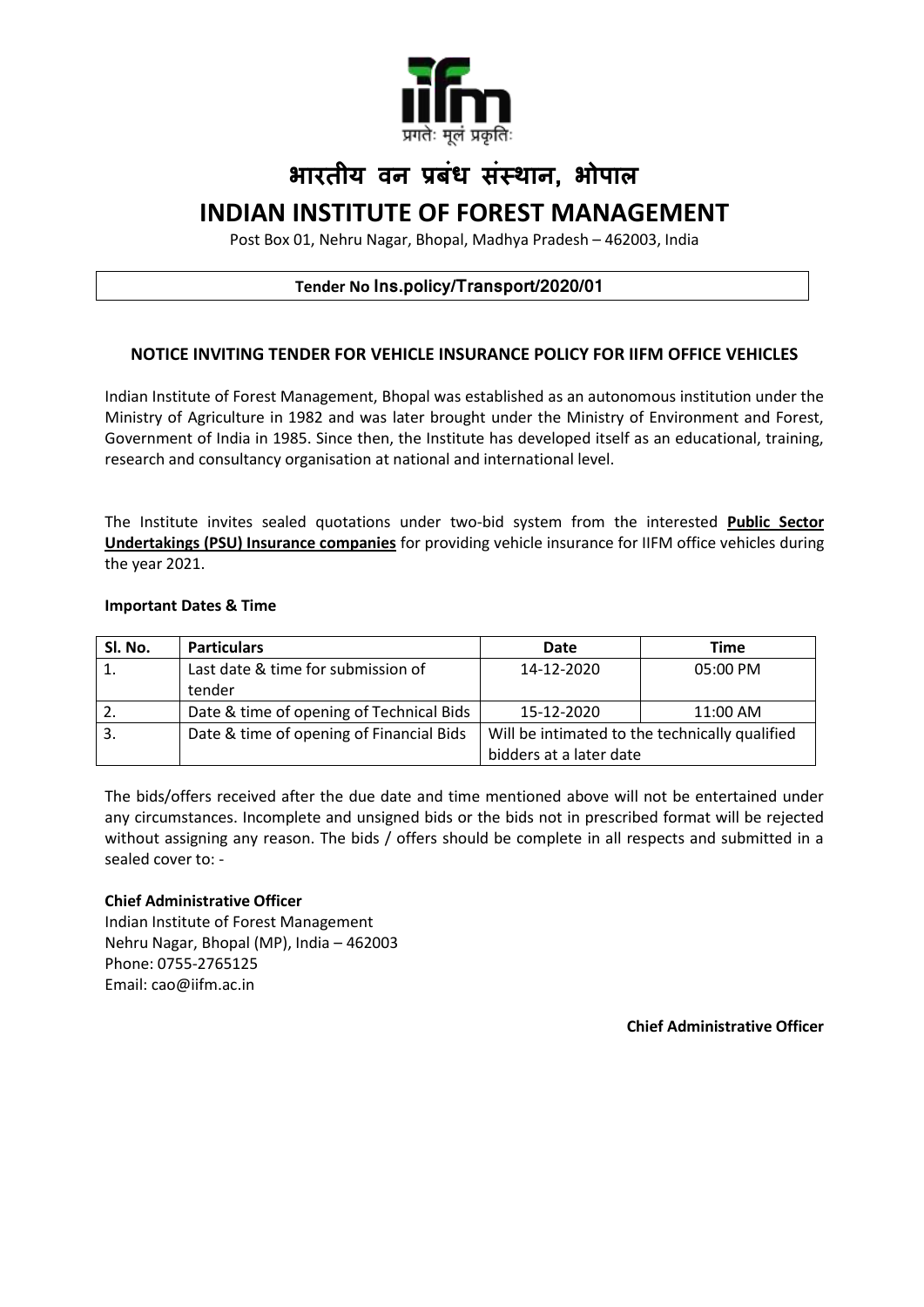#### **Terms and conditions:**

- 1. The details of the vehicles are given at Annexure III of the Technical bids.
- 2. Financial bid should be strictly as per the Financial bid format. Quote of premiums should be for one year from the due date as mentioned in the financial bid form.

#### **3. Procedure for submission:**

Sealed envelopes A & B (as stated below) to be placed in a single cover (sealed) and superscribed as "Tender for Insurance of IIFM office vehicles. The sealed envelope should be dropped in the tender box placed in the office of Chief Administrative Officer before the due date and time. Those who send the tender documents by post, have to ensure that the documents reach before the prescribed time & date. The Institute will not take any responsibility under any circumstances for courier/postal delays.

#### **ENVELOPE 'A':**

This envelope should contain the following

- a) Duly completed covering letter as per *Annexure-II* on official letter head.
- *b)* Technical Bid as per *Annexure-I, Annexure-III and the terms and conditions duly signed.*
- c) Relevant supporting documents of technical bid, if any

#### **ENVELOPE 'B':**

This envelope should contain only the financial bid as per *Annexure- IV*

- **4.** Bids should be legible and clear. No conditional bids will be entertained.
- **5.** Technical bids will be opened on the appointed date and time at the institute in presence of a an authorised representative of the bidder, if any.
- **6.** Financial bids of only technically qualified parties shall be opened. It will be communicated to the technically qualified bidders over telephone and/or email.
- **7.** The Technical Evaluation Committee of the Institute constituted for the purpose shall assess the ability of the agencies to render the requisite services based on the company profile, rating and on such other criteria as it may fix and the Financial Bids of only those firms qualifying the technical evaluation will be considered.
- **8.** The tenderer should sign on each page of the tender documents.
- **9.** Bids which are late/vague/conditional/incomplete/not confirming to the laid down procedure in any respect will be rejected.
- **10.** Tenders sent by fax & e-mail will not be accepted.
- **11.** In case of differences arising in the terms and conditions of the tender documents with the firm(s), the decision of IIFM Bhopal shall prevail.
- **12.** The successful Company shall at its own cost comply with the provision of orders and notifications issued by IRDA and Government from time to time.
- **13.** In case of any unsatisfactory service, suitable penalties as decided by the Competent Authority shall be levied after issuing notice.
- **14.** In case of failure in settlement of claims within the time frame, the penalty will be enforced as per Institute norms.
- **15.** The period of contract will initially be for one year extendable for a period of three years on yearly basis on mutually agreed terms and conditions, which is liable to be terminated with one month's notice, if any lapse or unsatisfactory performance of the Company/firm is noticed.
- **16.** The Courts of Bhopal alone will have the jurisdiction to try any matter, dispute or reference between the bidders and the Institute arising out of this service. It is specifically agreed that no court outside and other than Court in Indore shall have jurisdiction in the matter.
- **17.** IIFM Bhopal reserves the right to modify/change/delete/add any further terms and conditions prior to issue of agreement.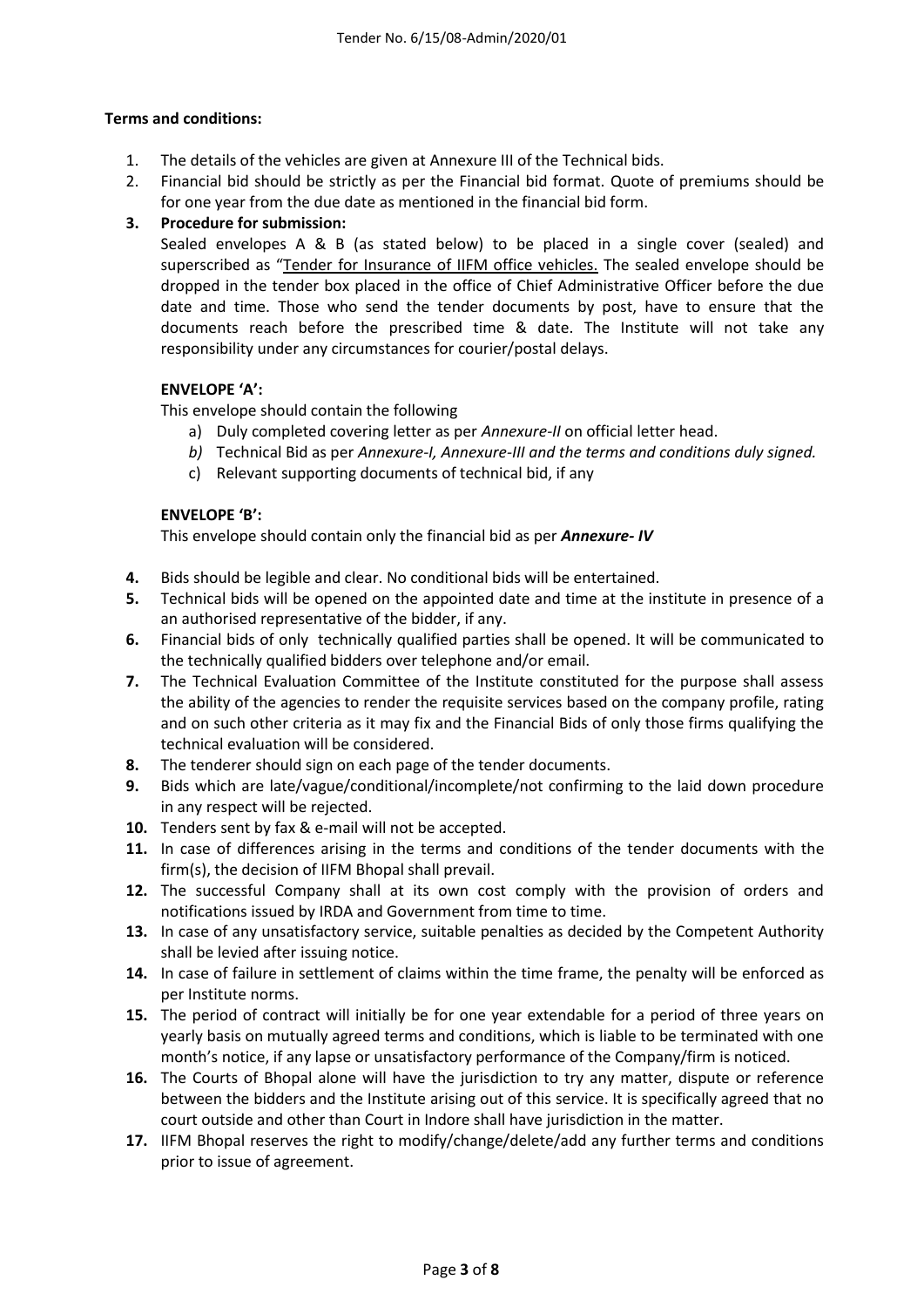**18.** Arbitration- All dispute and differences which may arise between the IIFM Bhopal and the Insurance Company shall be referred to Director, IIFM Bhopal whose decision shall be binding on all concerned.

**Special Terms and Conditions:**

- **1.** The annual **premium quoted should be exclusive of applicable taxes** for all the items. **Taxes as applicable will be paid at the time of billing.**
- **2.** Any claim for **increase in premium rates during the policy period** on account of any reason whatsoever **will not be entertained.**

(Signature of the Authorized Person) Date:

**Name \_\_\_\_\_\_\_\_\_\_\_\_\_\_\_\_\_\_\_\_\_\_\_\_\_\_\_\_\_\_**

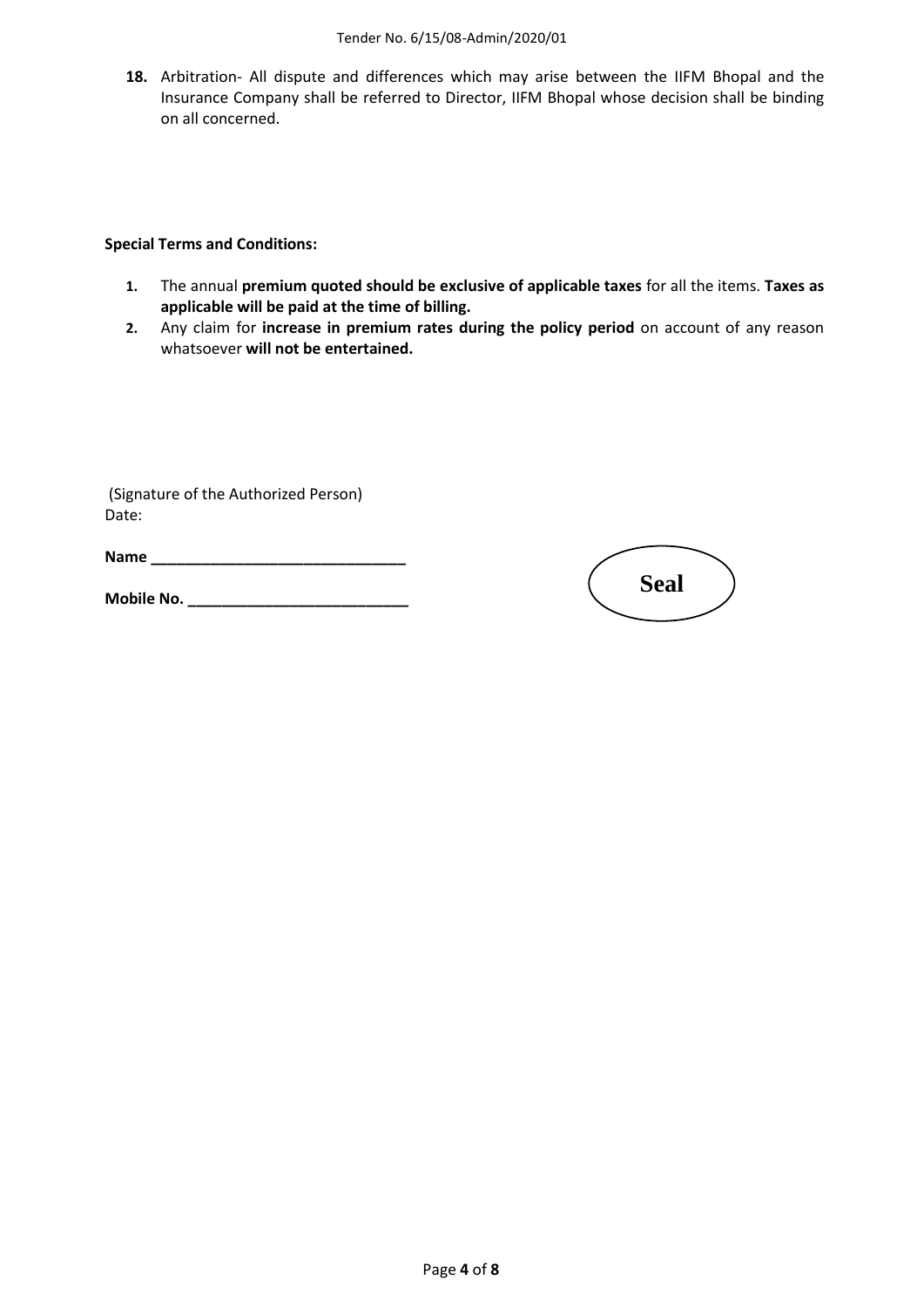

## **भारतीय वन प्रबंध संस्थान, भोपाल**

## **INDIAN INSTITUTE OF FOREST MANAGEMENT**

Post Box 01 , Nehru Nagar, Bhopal, Madhya Pradesh – 462003, India **FORMAT FOR TECHNICAL BID FOR VEHICLE INSURANCE POLICY FOR IIFM OFFICE VEHICLES** 

| SI.<br>No. | <b>Particulars</b>                                                                                             | <b>Complied</b><br>Yes/No | <b>Details Supporting</b><br>documents to be<br>enclosed. Yes/No |
|------------|----------------------------------------------------------------------------------------------------------------|---------------------------|------------------------------------------------------------------|
| 1.         | Name of the Insurance Company                                                                                  |                           |                                                                  |
| 2.         | Full particulars of the Office                                                                                 |                           |                                                                  |
|            | Address<br>a)                                                                                                  |                           |                                                                  |
|            | Telephone No.<br>b)                                                                                            |                           |                                                                  |
|            | Fax No.<br>C)                                                                                                  |                           |                                                                  |
|            | d) E-Mail address                                                                                              |                           |                                                                  |
| 3.         | Registration details (attach self-attested copies of certificates/<br>Registrations/License etc. mandatorily), |                           |                                                                  |
|            | IRDA Reg. No.<br>a)                                                                                            |                           |                                                                  |
|            | b)<br>PAN No.                                                                                                  |                           |                                                                  |
|            | GST Reg. No.<br>C)                                                                                             |                           |                                                                  |
| 4.         | Adequate experience in providing vehicle Insurance during past 10<br>years                                     |                           |                                                                  |
| 5.         | Tender documents duly signed on each page                                                                      |                           |                                                                  |

#### **DECLARATION:**

- 1. I have carefully read and understood all the terms and conditions of the tender and hereby accept the same.
- 2. The information/document furnished along with the above application is true and authentic to the best of knowledge and belief.

(Signature of the Authorized Person) Date:

| Name |  |  |  |  |  |  |  |  |  |  |
|------|--|--|--|--|--|--|--|--|--|--|
|      |  |  |  |  |  |  |  |  |  |  |
|      |  |  |  |  |  |  |  |  |  |  |

| <b>Seal</b> |  |
|-------------|--|
|             |  |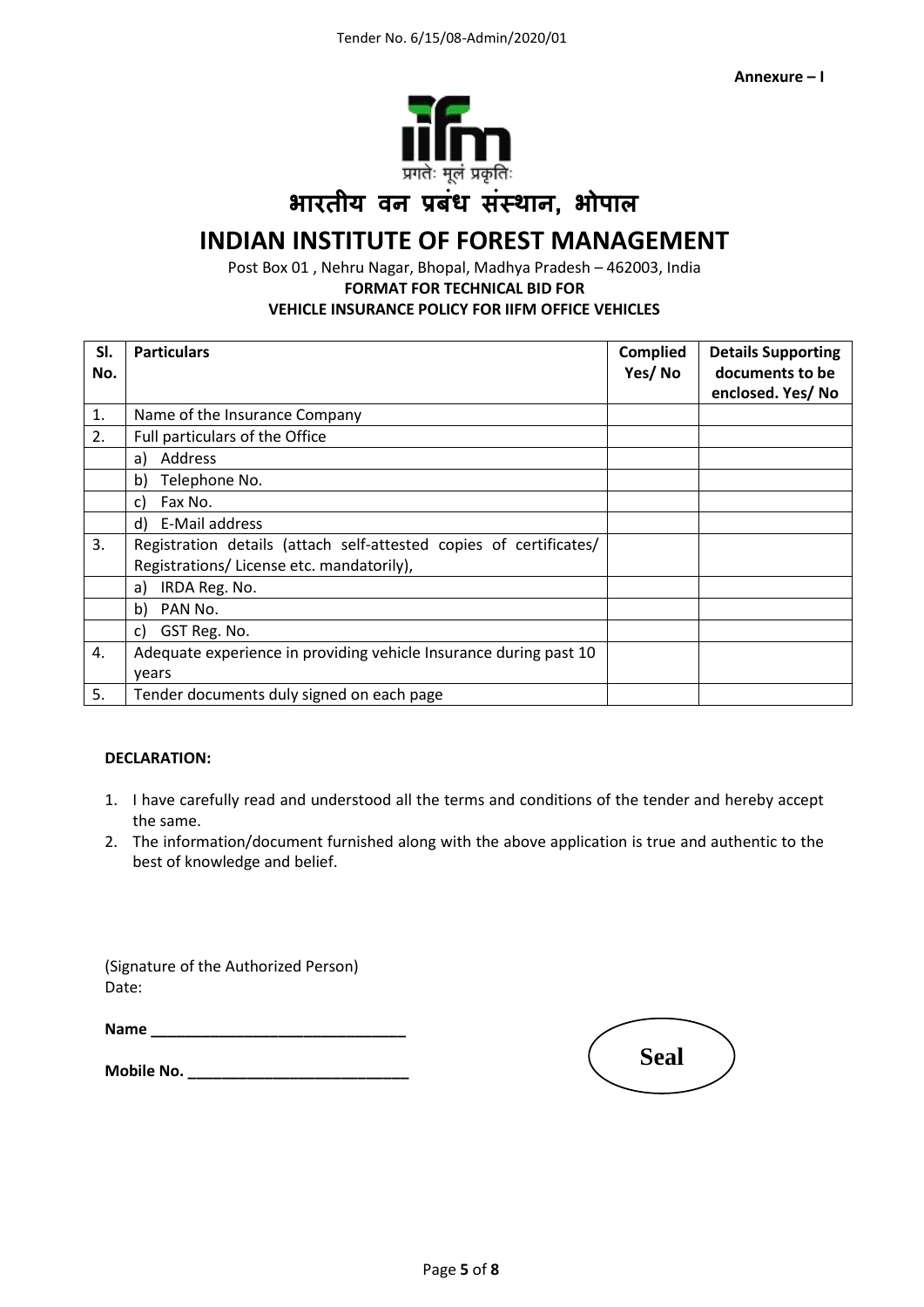(On office letter head)

Date: ……………………….

To **Chief Administrative Officer** Indian Institute of Forest Management Nehru Nagar, Bhopal (MP), India – 462003

Sub: Notice Inviting Tender for Vehicle Insurance Policy for IIFM office vehicles. Ref: Tender No ………………………………………………………… dated ………………………..

Dear Sir,

With reference to the above, I am/ We are enclosing our Notice Inviting Tender for Vehicle Insurance Policy for IIFM vehicles.

I/ We hereby reconfirm and declare that I/ We have carefully read and understood the above referred Tender document including instructions, terms & conditions and all the contents stated therein and all subsequent corrigendum published on Institute website.

Thanking you

Yours faithfully,

(Signature of the Authorized Person) Date:

**Name \_\_\_\_\_\_\_\_\_\_\_\_\_\_\_\_\_\_\_\_\_\_\_\_\_\_\_\_\_\_**

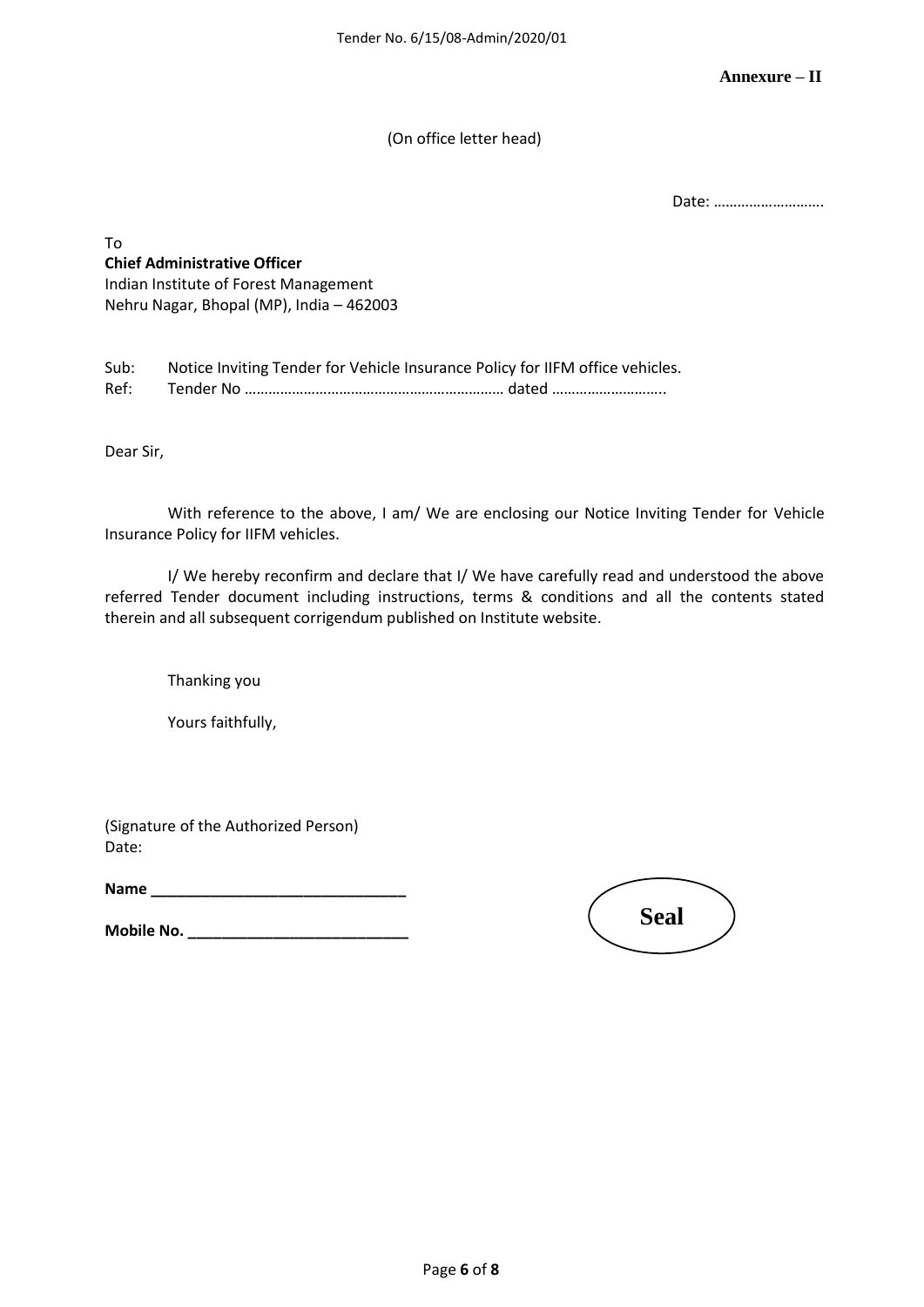#### **Annexure – III**

#### **TECHNICAL BID FOR VEHICLE INSURANCE POLICY FOR IIFM OFFICE VEHICLES**

| <b>Technical details</b>       |                  |                 |                        |       |                   |                                           |            |  |  |  |  |  |
|--------------------------------|------------------|-----------------|------------------------|-------|-------------------|-------------------------------------------|------------|--|--|--|--|--|
| <b>Insured Vehicle Details</b> |                  |                 |                        |       |                   |                                           |            |  |  |  |  |  |
| Sr.                            | <b>Vehicle</b>   | <b>Seating</b>  | Make-                  | Year  | <b>Engine No.</b> | <b>Remarks</b><br><b>Insurance Period</b> |            |  |  |  |  |  |
| No.                            | Registration no. | <b>Strength</b> | <b>Model</b>           | of    | & Chassis No.     | from                                      | To         |  |  |  |  |  |
|                                |                  |                 |                        | Manu. |                   |                                           |            |  |  |  |  |  |
| $\mathbf{1}$                   | MP 04 CN 6670    | $06 + 01$       | <b>MAHINDRA</b>        |       | BUE4L95335        | 02-01-2020                                | 01-01-2021 |  |  |  |  |  |
|                                |                  |                 | Thar CRDE              | 2014  | MA1SL4BUNE2L57695 |                                           |            |  |  |  |  |  |
| $\overline{2}$                 | MP 04 CM 5740    | $04 + 01$       | <b>MARUTI</b>          |       | G12BN317879       | 01-052020                                 | 30-042021  |  |  |  |  |  |
|                                |                  |                 | EECO <sub>5</sub>      |       | MA3ERLF1S00341611 |                                           |            |  |  |  |  |  |
|                                |                  |                 | <b>STAR</b>            | 2014  |                   |                                           |            |  |  |  |  |  |
| 3                              | MP 04 HC 2663    | $04 + 01$       | MARUTI-                |       | 167091            | 12-05-2020                                | 11-05-2021 |  |  |  |  |  |
|                                |                  |                 | Esteem vxi             | 2004  | 412710            |                                           |            |  |  |  |  |  |
| 4                              | MP 04 CX 3672    | $04 + 01$       | <b>NEW CIAZ</b>        |       | 1067273           | 12-07-2019                                | 11-07-2022 |  |  |  |  |  |
|                                |                  |                 | <b>SIGMA</b>           | 2019  | 395062            |                                           |            |  |  |  |  |  |
| 5                              | MP 04 PA 1308    | $32 + 01$       | <b>TATALP</b>          |       | 497TC92GYY843354  | 29-08-2020                                | 28-08-2021 |  |  |  |  |  |
|                                |                  |                 | 712                    | 2011  | MAT453554B7G34489 |                                           |            |  |  |  |  |  |
| 6                              | MP 04 CF 9306    | $04 + 01$       | <b>TATA</b>            |       | 067865            | 21-09-2020                                | 20-09-2021 |  |  |  |  |  |
|                                |                  |                 | Indigo                 |       | G25524            |                                           |            |  |  |  |  |  |
|                                |                  |                 | Manza                  |       |                   |                                           |            |  |  |  |  |  |
|                                |                  |                 | Aura Safire            |       |                   |                                           |            |  |  |  |  |  |
|                                |                  |                 | <b>BSIV</b>            | 2010  |                   |                                           |            |  |  |  |  |  |
| $\overline{7}$                 | MP 04 PA 1326    | $40 + 02$       | <b>TATA</b><br>1512 TC |       | 11E63140398       | 13-10-2020                                | 12-10-2021 |  |  |  |  |  |
|                                |                  |                 |                        | 2011  | <b>MAT</b>        |                                           |            |  |  |  |  |  |
|                                |                  |                 | <b>Bus</b>             |       | 412049BOF11253    |                                           |            |  |  |  |  |  |
| 8                              | MP04 C 6325      | $0 + 01$        | <b>HMT</b>             | 1990  | 008546            | 06-11-2020                                | 05-11-2021 |  |  |  |  |  |
|                                | with<br>Water    |                 | Tractor                |       | 008144            |                                           |            |  |  |  |  |  |
|                                | Tanker MP 04 C   |                 |                        |       |                   |                                           |            |  |  |  |  |  |
|                                | 6326             |                 |                        |       |                   |                                           |            |  |  |  |  |  |
| $\boldsymbol{9}$               | MP 04 C 6327     | $-$             | Trolly                 | $-$   | 054188            | 06-11-2020                                | 05-11-2021 |  |  |  |  |  |

(Signature of the Authorized Person) Date:

**Name \_\_\_\_\_\_\_\_\_\_\_\_\_\_\_\_\_\_\_\_\_\_\_\_\_\_\_\_\_\_**